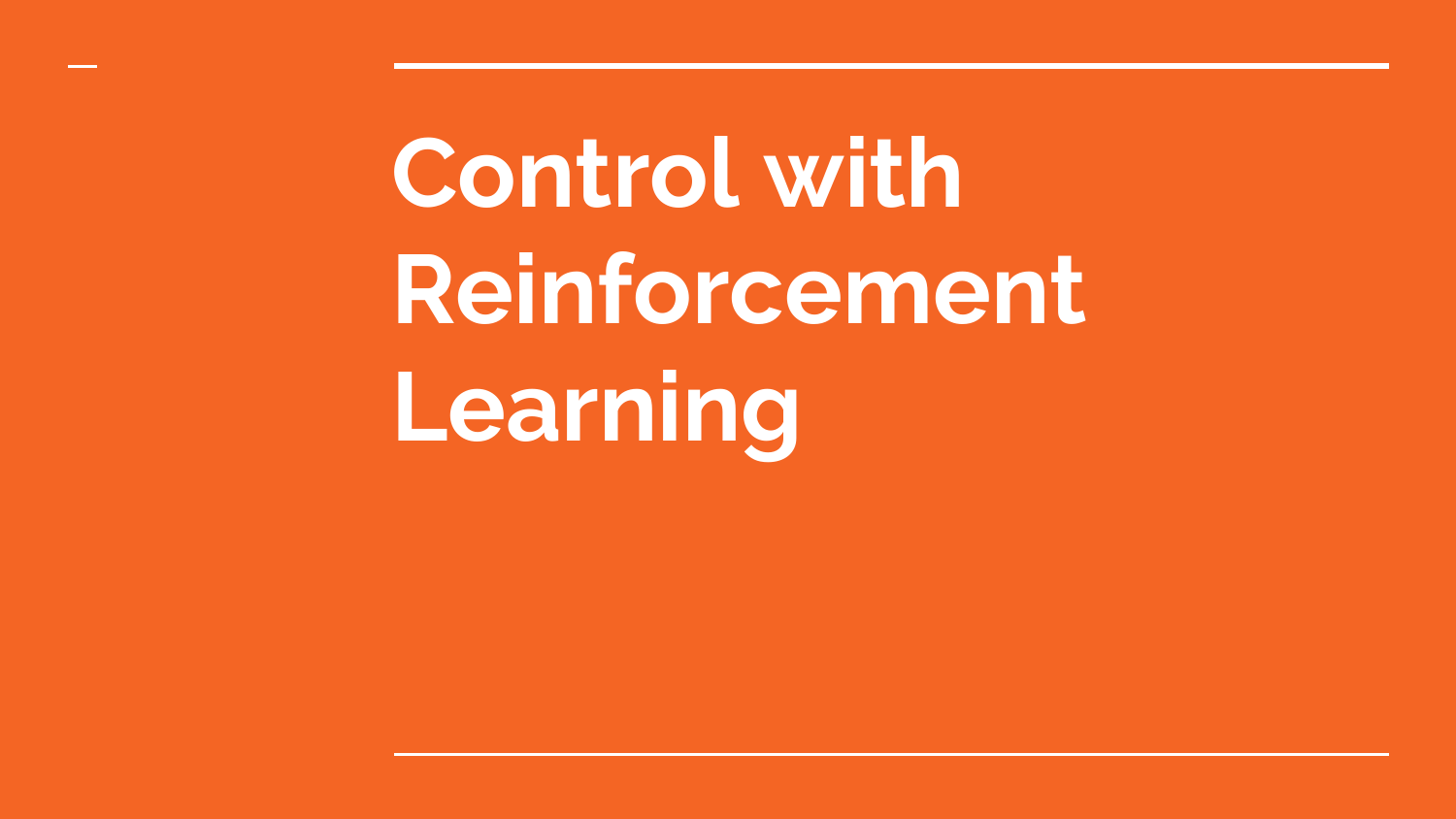## **Contents**

Comparison of RL and Supervised Learning

Brief introductions of terms and background

Parameter Optimization for Policy (using Pl<sup>2</sup>)

Skipping Parameter Optimization with MPC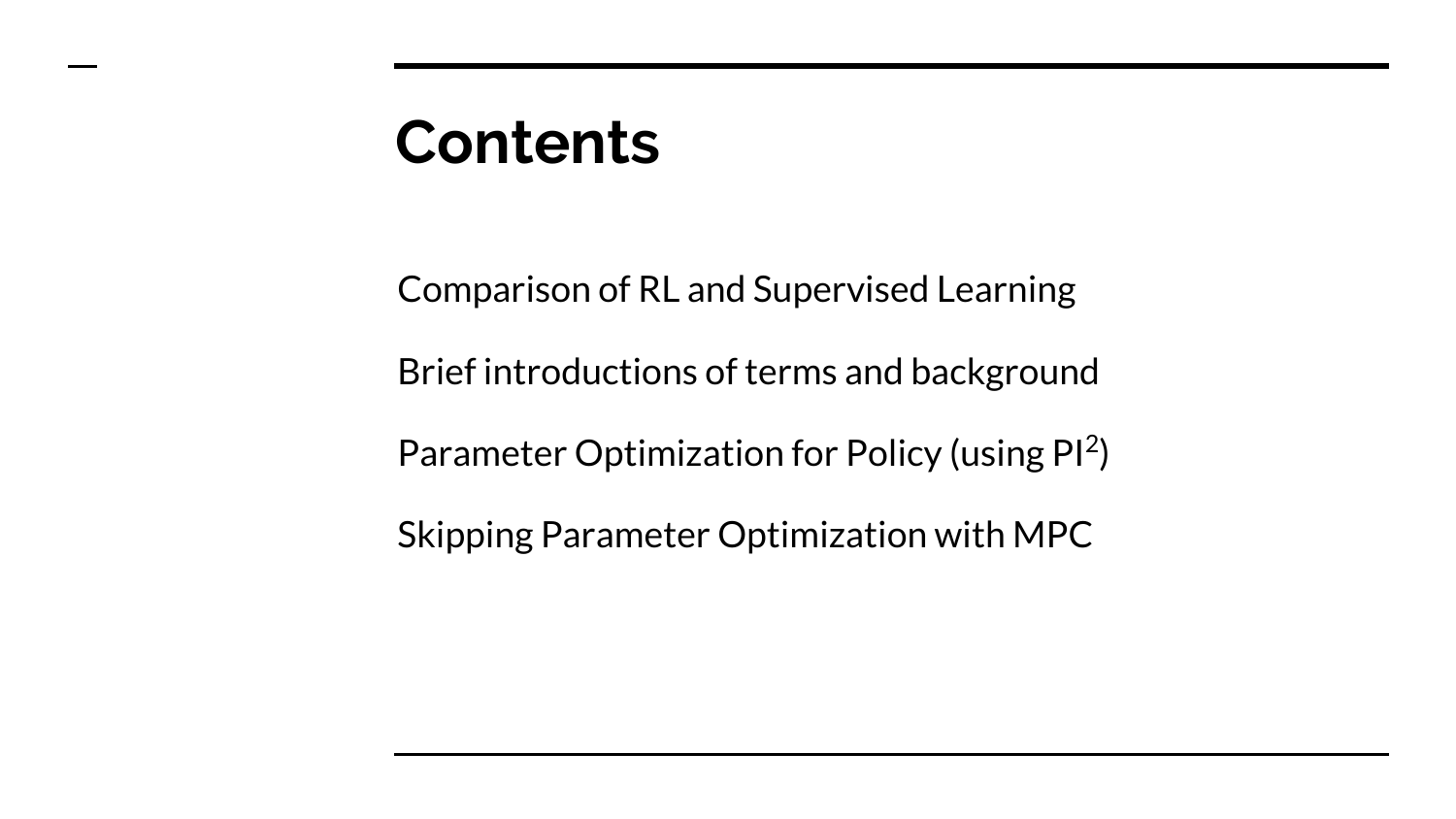## **Limits of Supervised Learning (for Robot Control)**

Assumes training data *perfectly represents* the variety of data experienced at run-time.

Does not have mechanism to incorporate new data outset of training.

Will probably have unexpected / dangerous behavior when operating out of spec.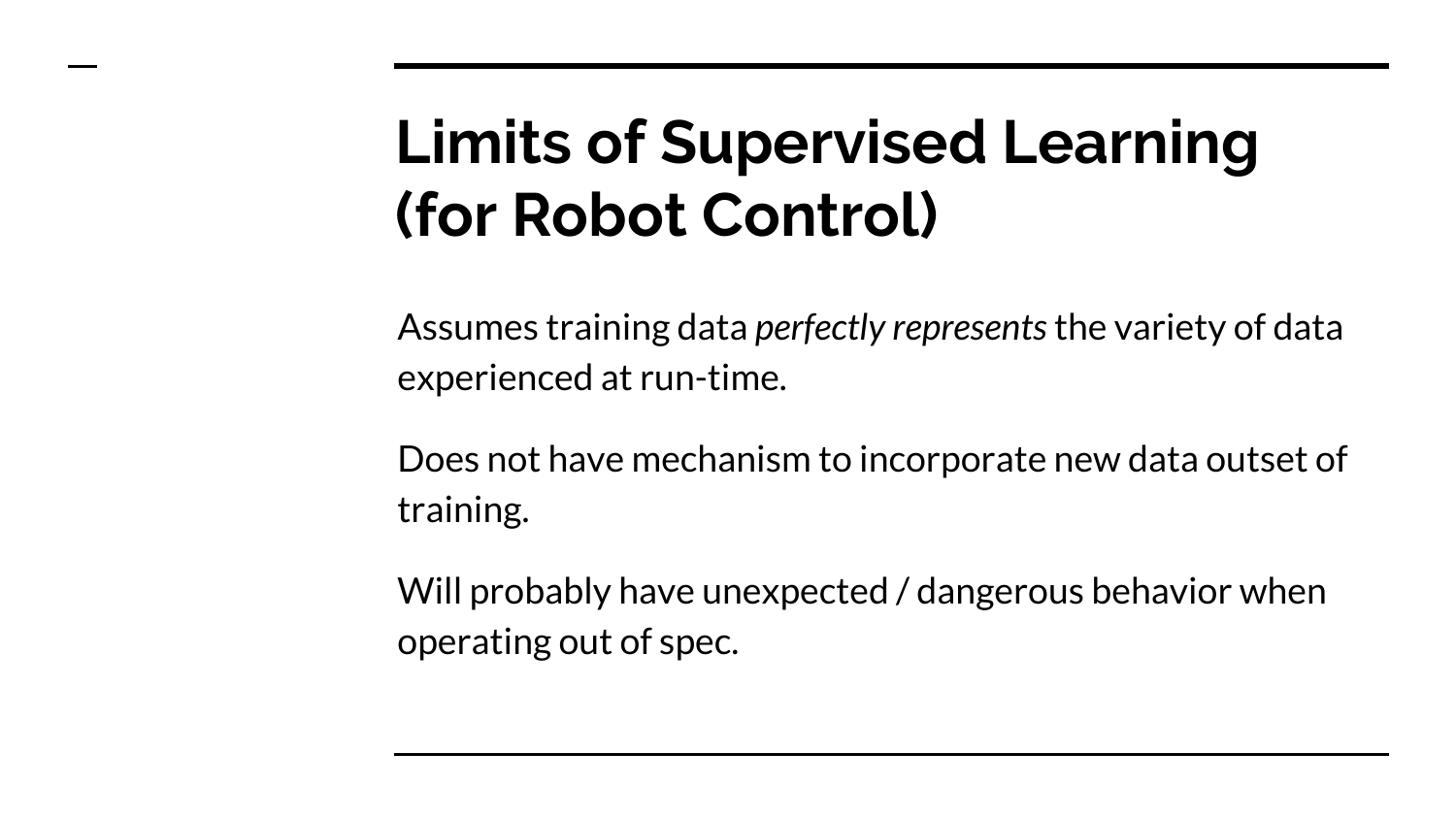#### Well behaved in training regime...

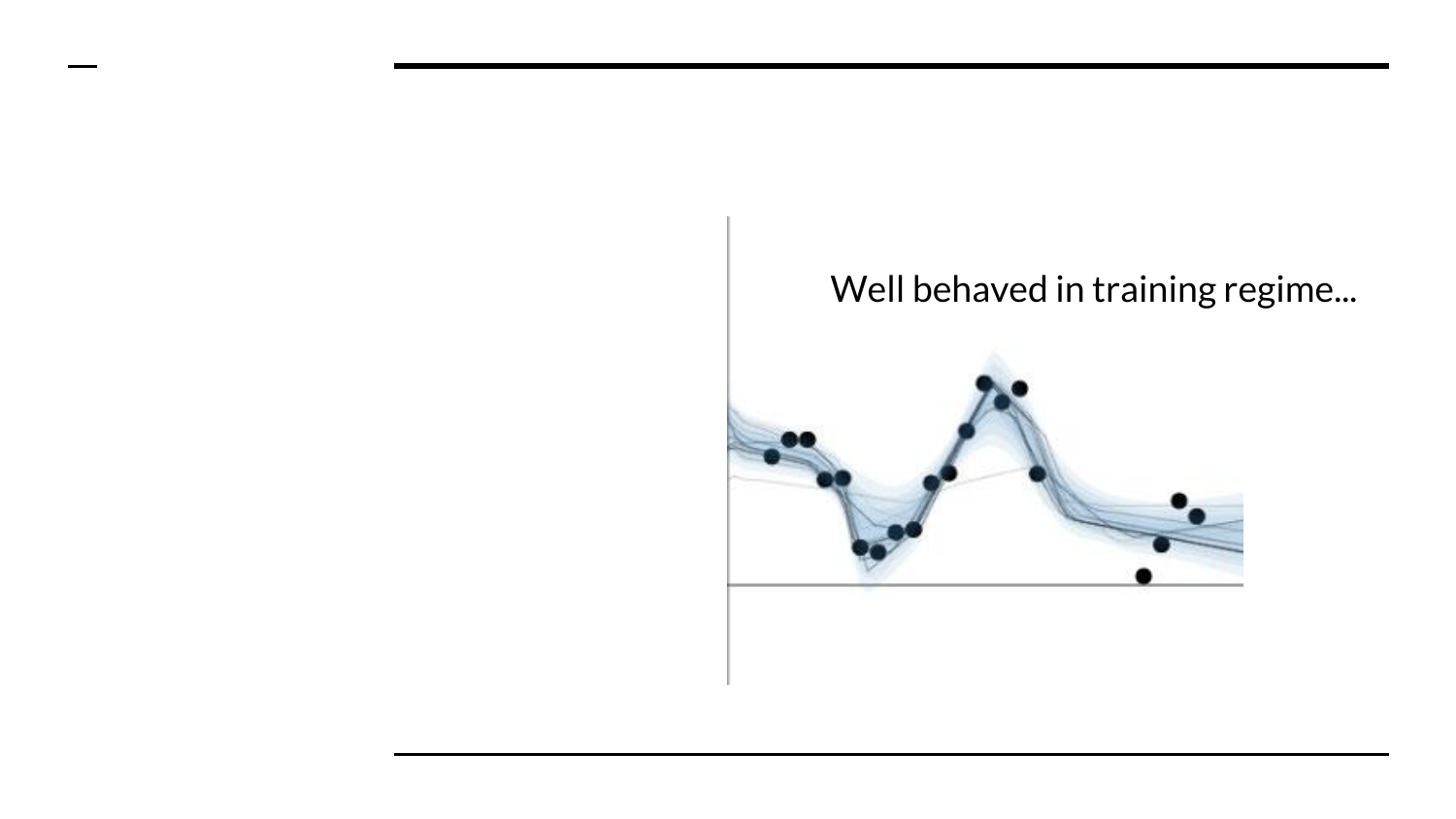

http://mlg.eng.cam.ac.uk/yarin/blog\_2248.html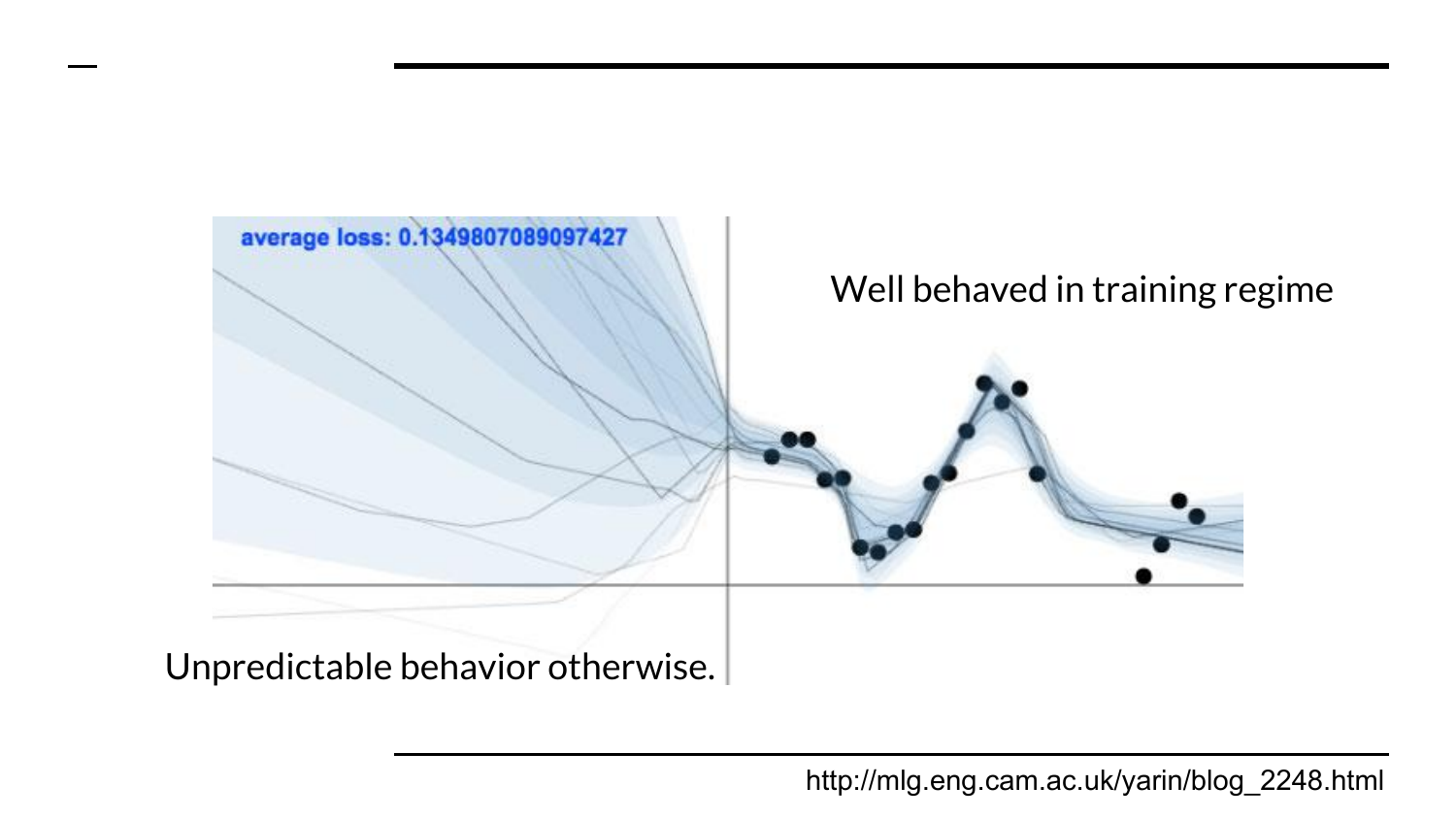## **How does RL help?**

The learner is an *agent*, that takes actions to achieve a high reward / low cost.

Actions can take the agent to new states (new data), that will be incorporated into the agent's behavior.

RL can be viewed as a superset of Supervised Learning.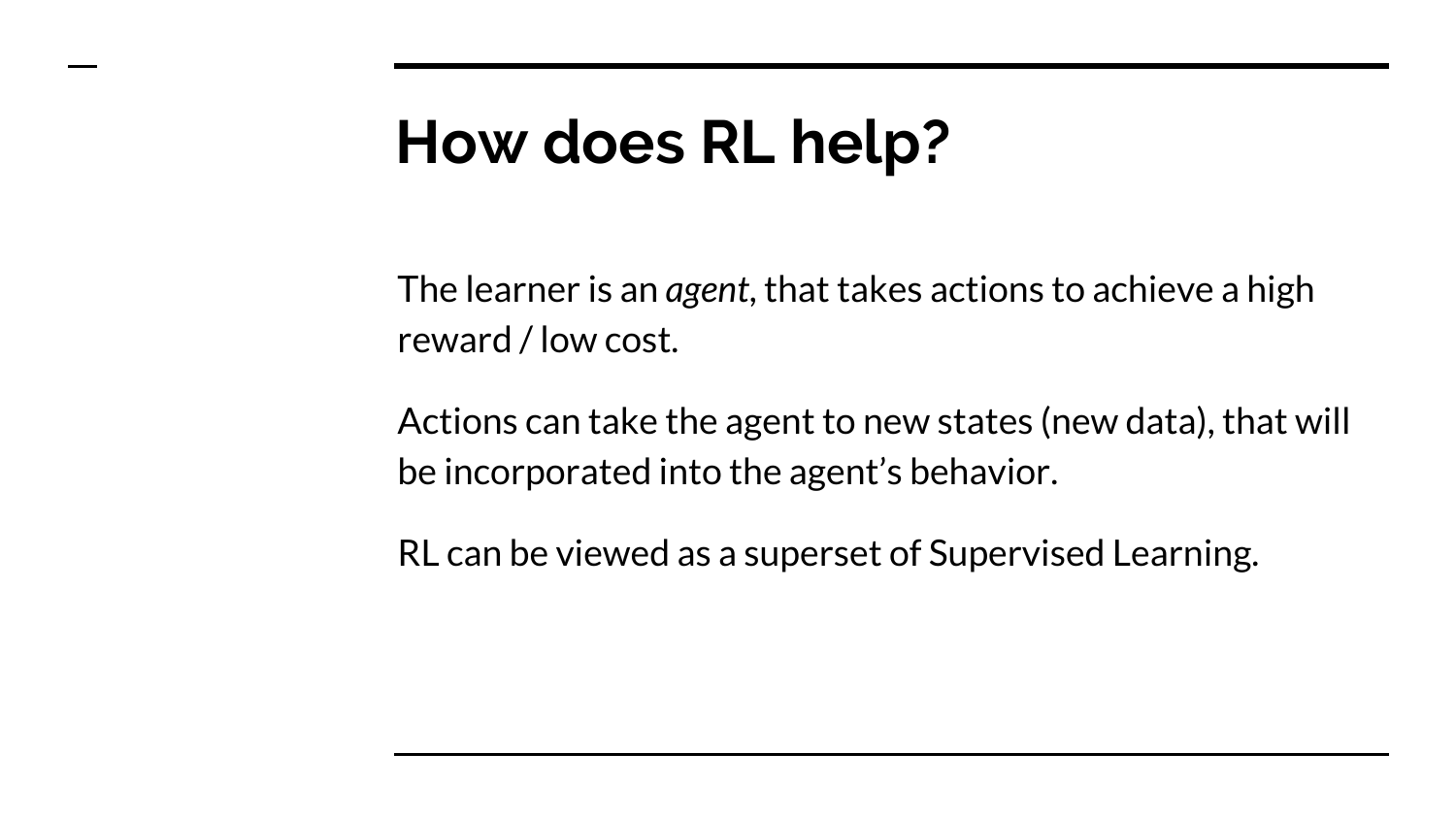## **Some Terms**

*Trajectory* : A sequence of states and actions, time indexed, where the state at some time *t*, depends on the state and action taken at time *t-1*.

*Cost function* : a function that takes in a state-action pair, and returns a value denoting 'good', 'bad', or how well that pair accomplishes some goal.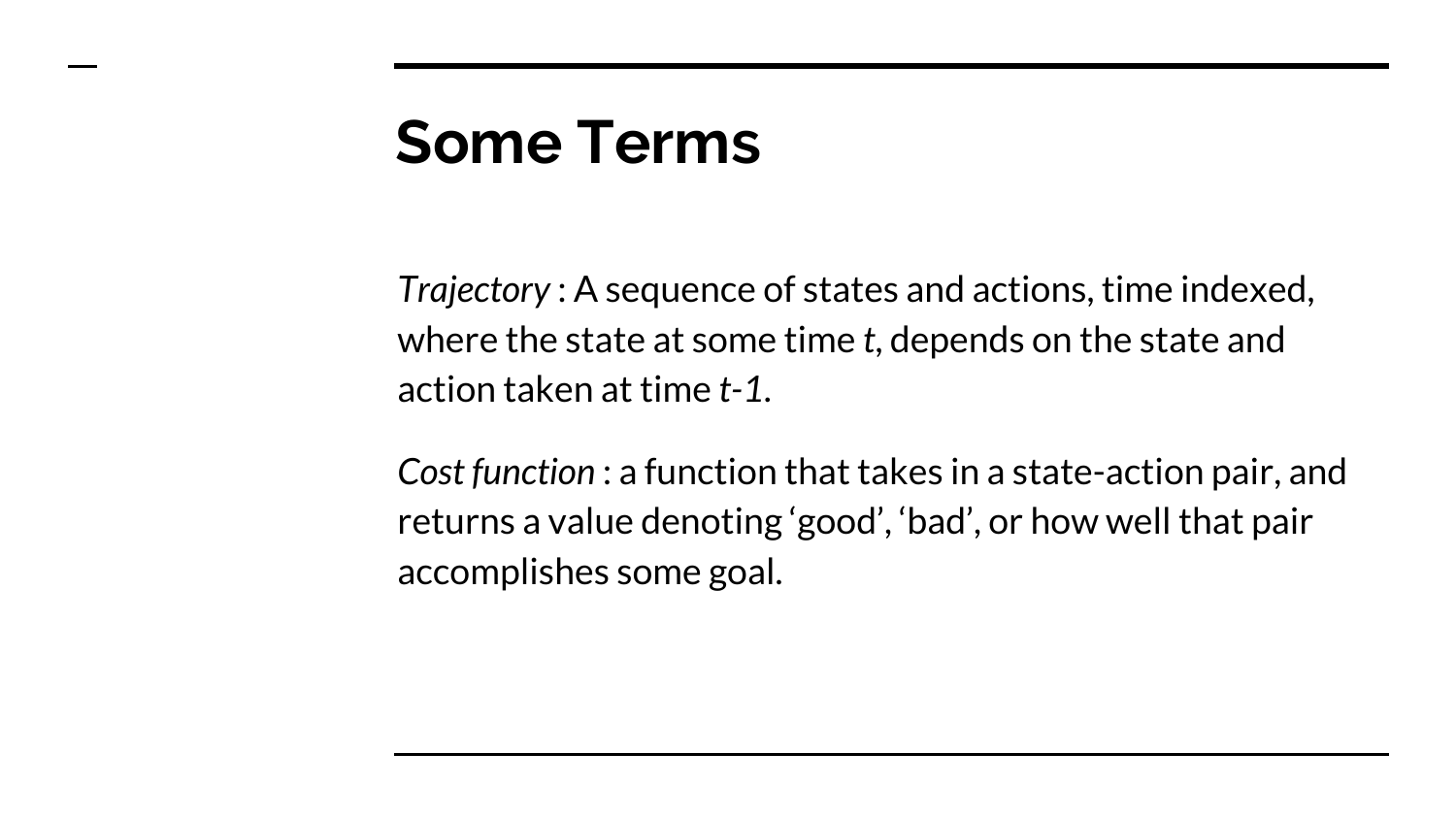| 0.22<br>٣              | 0.25                     | 0.27 | 0.30                      | 0.34 | 0.38                 | 0.34                 | 0.30 | 0.34                 | 0.38      |
|------------------------|--------------------------|------|---------------------------|------|----------------------|----------------------|------|----------------------|-----------|
| 0.25                   | 0.27                     | 0.30 | 0.34                      | 0.38 | 0.42                 | 0.38                 | 0.34 | 0.38                 | 0.42      |
| 0.24                   |                          |      |                           |      | 0.46                 |                      |      |                      | 0.46      |
| 0.20                   | 0.22<br>4,               | 0.25 | $-0.78$<br>↰<br>$R - 1.0$ |      | 0.52                 | 0.57                 | 0.64 | 0.57<br>↰            | 0.52<br>F |
| 0.22<br>Г              | 0.25<br>1,               | 0.27 | 0.25<br>↴                 |      | 0.08<br>$R - 1.4$    | $-0.36$<br>$R - 1.0$ | 0.71 | 0.64<br>–            | 0.57<br>– |
| 0.25<br>4              | 0.27<br>$\mathfrak{r}^*$ | 0.30 | 0.27<br>↰                 |      | 1.20<br>R 1.0        | 0.08<br>$R - 1.0$    | 0.79 | $-0.29$<br>$R - 1.0$ | 0.52      |
| 0.27<br>$\mathfrak{r}$ | 0.30<br>٣,               | 0.34 | 0.30                      |      | 1.01                 | 0.97                 | 0.87 | $-0.21$<br>$R - 1.0$ | 0.57      |
| 0.31                   | 0.34<br>F                | 0.38 | $-0.58$<br>$R - 1.9$      |      | $-0.0B$<br>$R - 1.0$ | $-0.1B$<br>$R - 1.0$ | 0.79 | 0.71                 | 0.64      |
| 0.34                   | 0.38                     | 0.42 | 0.46                      | 0.52 | 0.57                 | 0.64                 | 0.71 | 0.64                 | 0.57      |
| 0.31                   | 0.34                     | 0.38 | 0.42                      | 0.46 | 0.52                 | 0.57                 | 0.64 | 0.57                 | 0.52      |

# **Some Terms in RL**

*V(s)* : Value function. Represents the *value* of being in some state 'x' relative to the current task.

 $V(x_t) = R(x_t) + V(x_{t+1})$ 

*Q(s,a)* : Q-function. Represents the *value* of being in a state 'x' *and* taking an action 'u'.

 $Q(x_t, u_t) = R(x_t) + Q(x_{t+1}, \pi(x_{t+1}))$ 

*a=π(s)* : Policy function. Returns an action for a given state. The optimal policy is the highest scoring action in the Q-function, given an optimal Q function.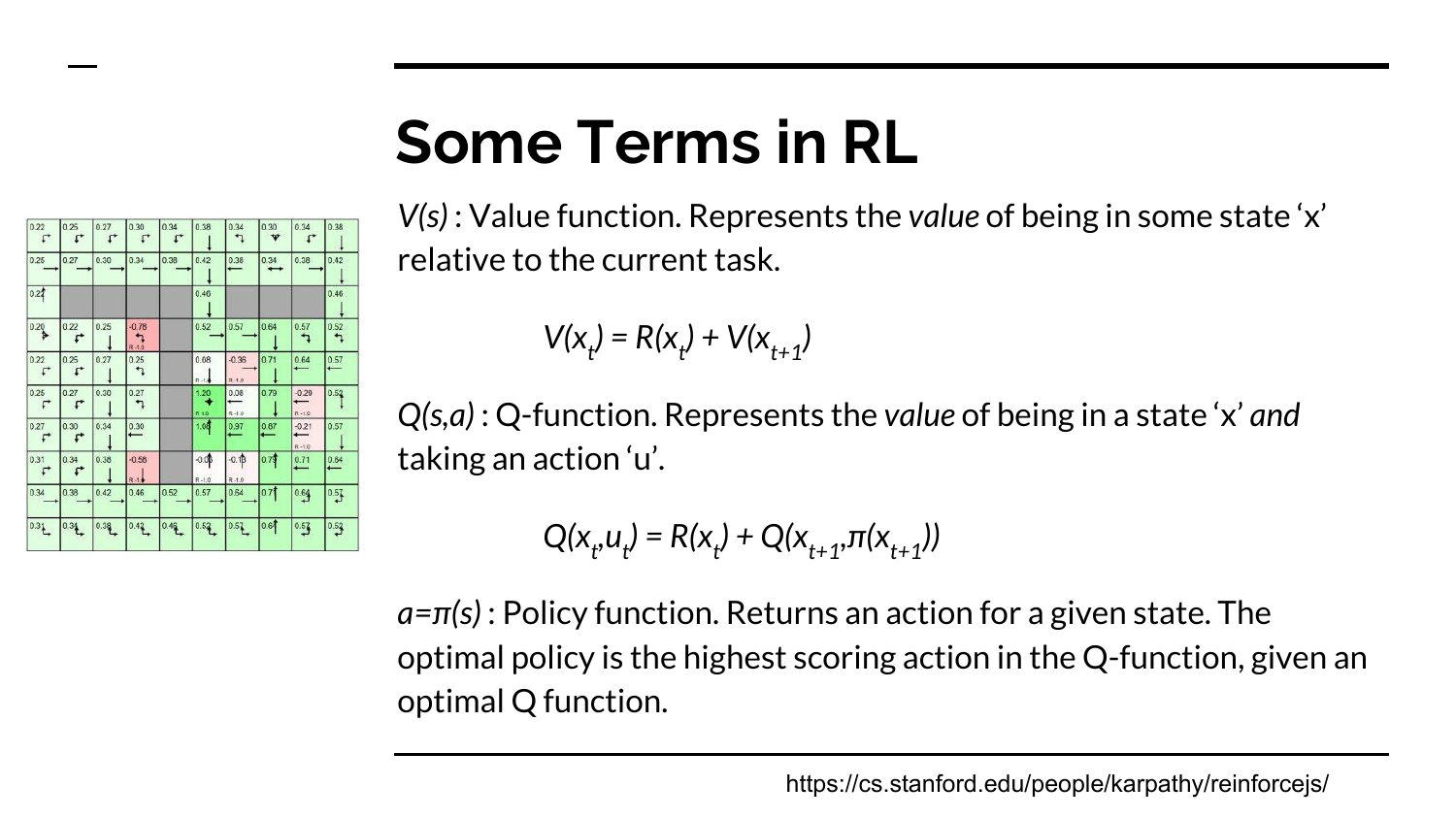## **Function Approx. of Policy**

*u=π<sup>θ</sup> (x)* : here we say policy *π* is parameterized by *θ*.

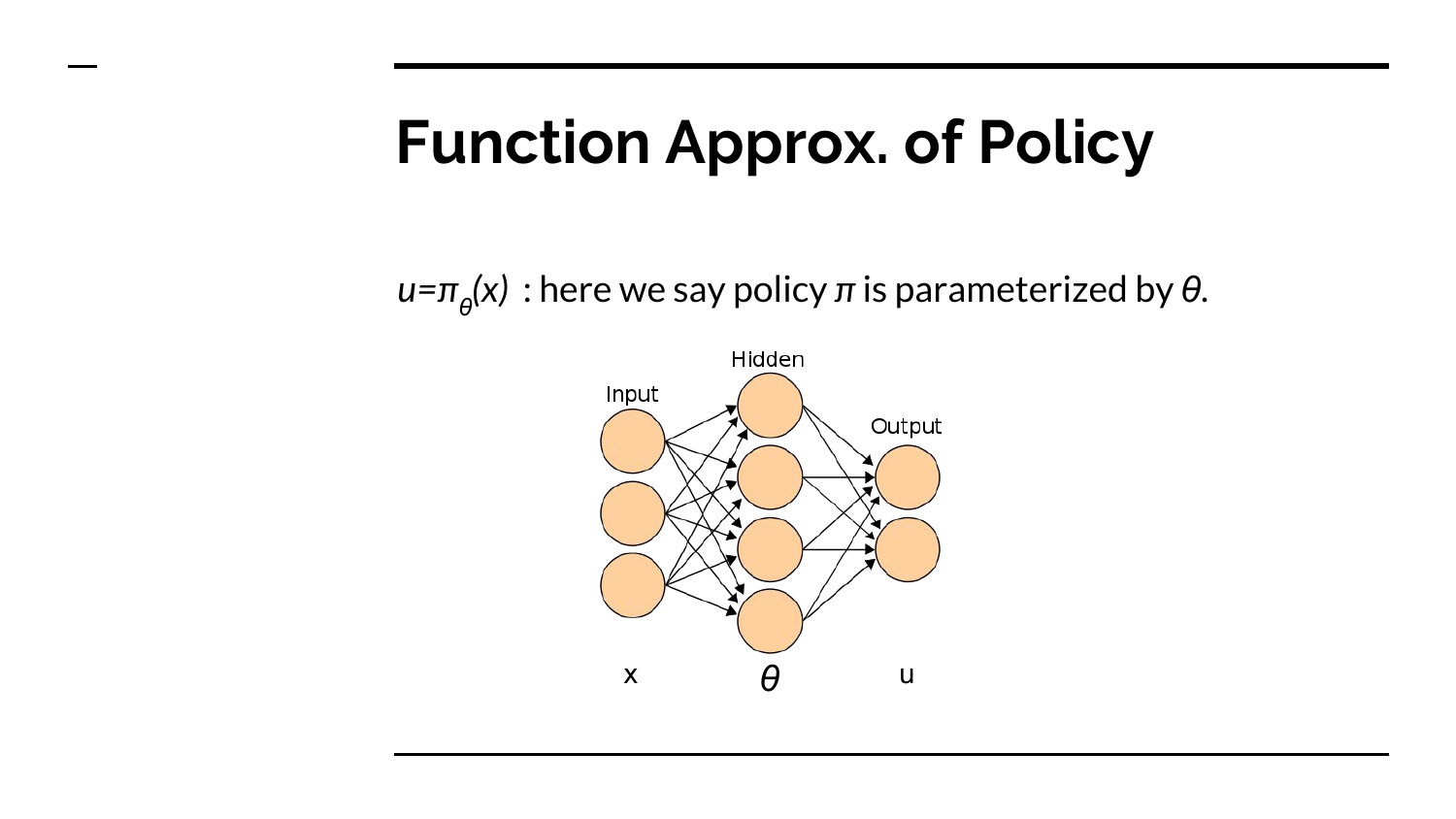## **Simple Policy Improvement**

Cross-Entropy Method (one iteration)

| $\boldsymbol{\theta}_{k=1K} \sim \mathcal{N}(\boldsymbol{\theta}, \Sigma)$ | sample $(1)$ |  |
|----------------------------------------------------------------------------|--------------|--|
| $J_k = J(\theta_k)$                                                        | eval. (2)    |  |

$$
\boldsymbol{\theta}_{k=1...K} \leftarrow \mathtt{sort} \ \boldsymbol{\theta}_{k=1...K} \ \mathtt{w.r.t} \ J_{k=1...K} \qquad \mathtt{sort} \ \ (3)
$$

$$
\boldsymbol{\theta}^{new} = \sum_{k=1}^{K_e} \frac{1}{K_e} \boldsymbol{\theta}_k \quad \text{update} \quad (4)
$$

$$
\Sigma^{new} = \sum_{k=1}^{K_e} \frac{1}{K_e} (\boldsymbol{\theta}_k - \boldsymbol{\theta}) (\boldsymbol{\theta}_k - \boldsymbol{\theta})^{\mathsf{T}} \quad \text{update} \quad (5)
$$

- 1. Sample *K* policies from a distribution.
- 2. Evaluate the *1-step score* of each policy with cost function *J(θ)*
- 3. Rank each policy  $\theta_{k}$  based on its score
- 4. Make a new policy; here we average the  $K_{_e}$  best performing policies.
- 5. Can also update other parameters with this scoring.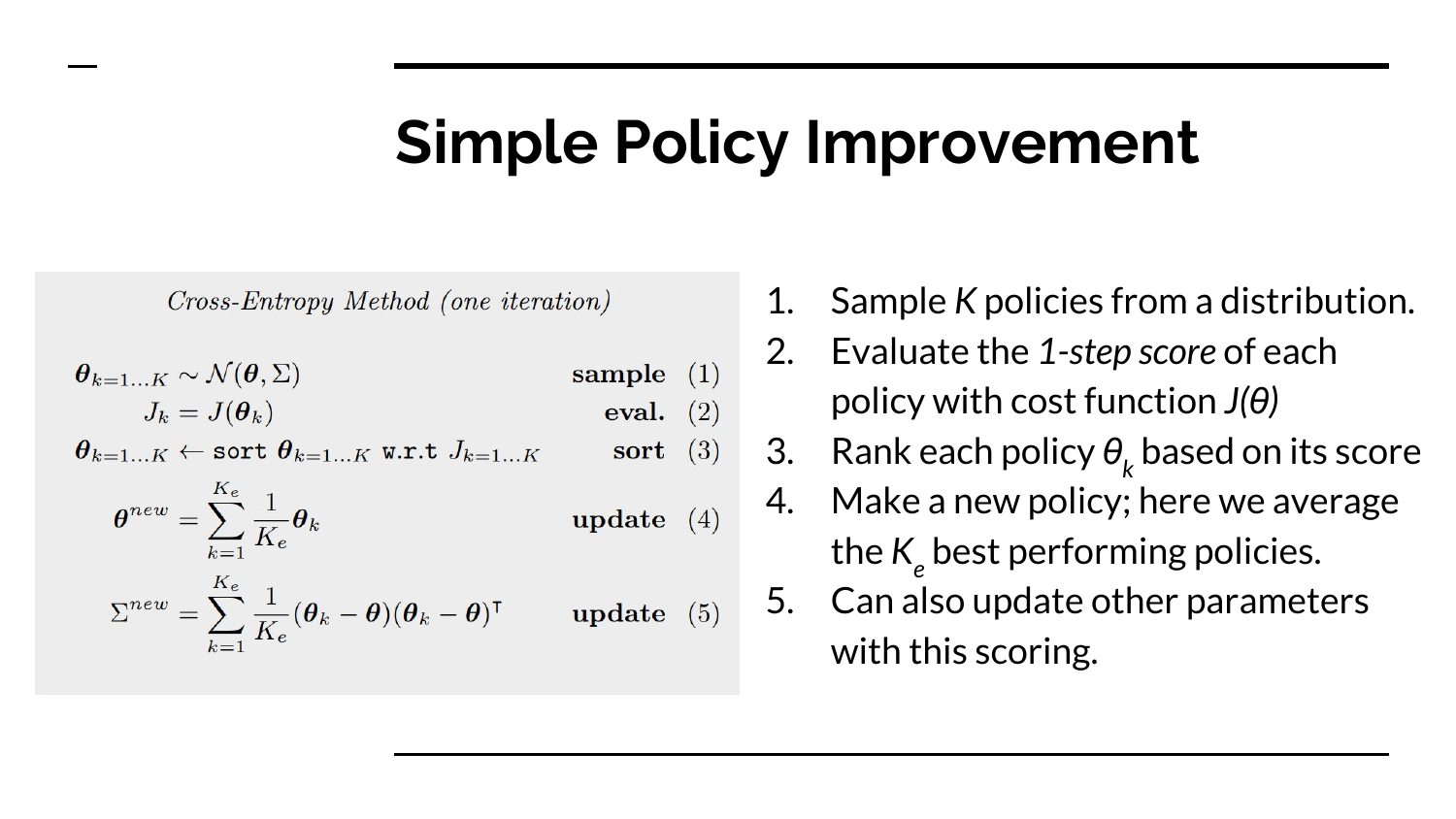#### **CMA-ES**



http://blog.otoro.net/2017/10/29/visual-evolution-strategies/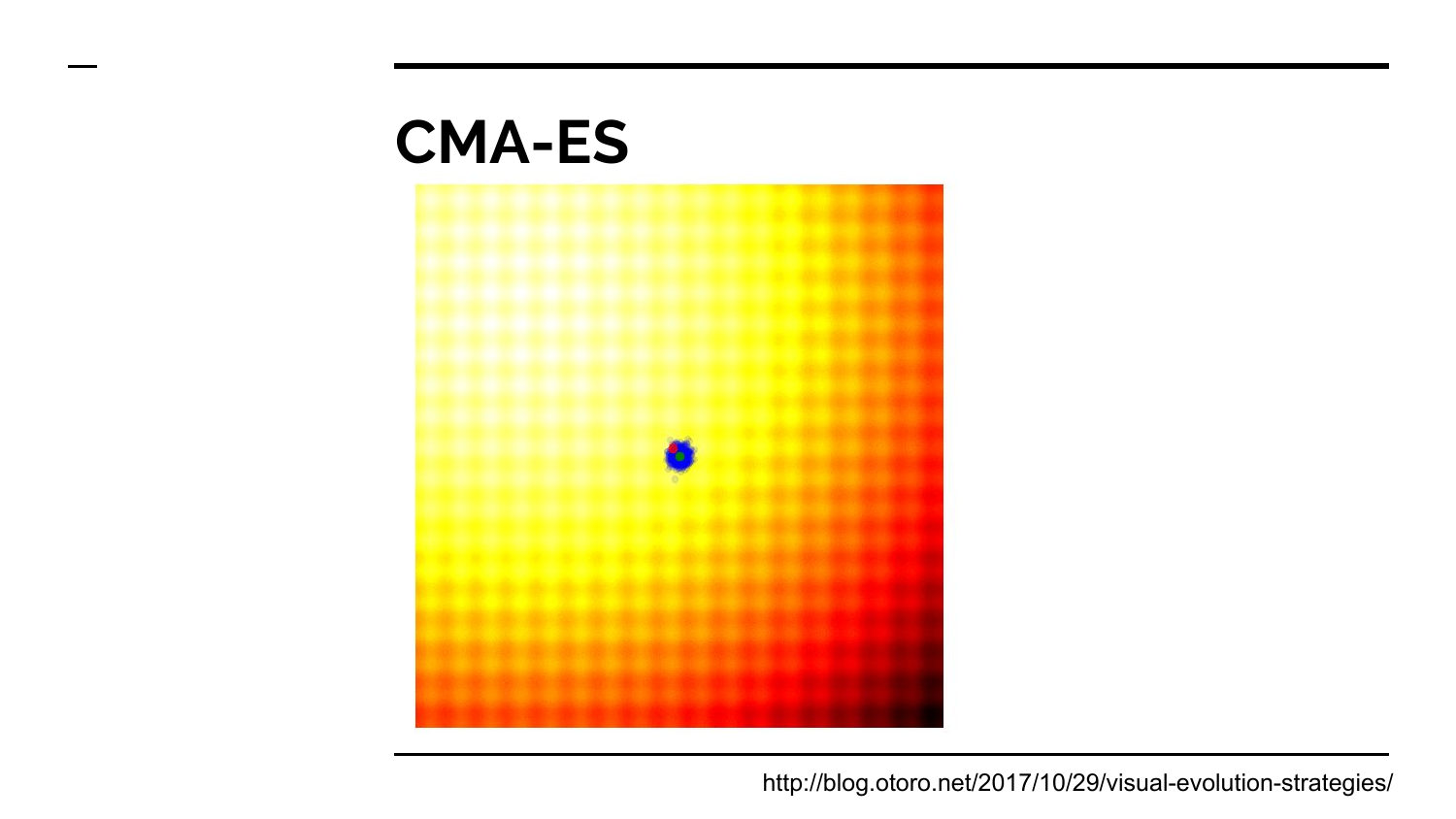#### **PI2**

- 1. Sample *K* policies from a distribution.
- 2. *Rollout* each policy for *N* timesteps, and store states and actions.
- 3. Evaluate the *performance* of each policy with cost function *J(θ)*
- 4. Weight each trajectory's score against all others, and use them to make a weighted average of our *K* policies.

for  $k = 1...K$  do  $\theta_{k,i=1...N} \sim \mathcal{N}(\theta, \Sigma)$  $\tau_{k,i=1...N} = \text{executepolicy}(\boldsymbol{\theta}_{k,i=1...N})$ 

for 
$$
i = 1...N
$$
 do  
\n
$$
\begin{aligned}\n& \text{for } k = 1...K \text{ do} \\
& \text{if } S_{k,i} \equiv S(\boldsymbol{\tau}_{k,i}) = \sum_{j=i}^{N} J(\boldsymbol{\tau}_{j,k}) \\
& \text{if } P_{k,i} = \frac{e^{-\frac{1}{\lambda}S_{k,i}}}{\sum_{k=1}^{K} [e^{-\frac{1}{\lambda}S_{k,i}}]} \\
& \text{if } P_{i}^{new} = \sum_{k=1}^{K} P_{k,i} \boldsymbol{\theta}_{k} \\
& \text{if } \sum_{i=1}^{new} P_{i} = \sum_{k=1}^{K} P_{k} (\boldsymbol{\theta}_{k,i} - \boldsymbol{\theta}) (\boldsymbol{\theta}_{k,i} - \boldsymbol{\theta})^{\mathsf{T}} \\
& \text{if } P_{i}^{new} = \frac{\sum_{i=0}^{N} (N-i) \boldsymbol{\theta}_{i}^{new}}{\sum_{i=0}^{N} (N-i)} \\
& \text{if } P_{i}^{new} = \frac{\sum_{i=0}^{N} (N-i) \sum_{i}^{new}}{\sum_{i=0}^{N} (N-i)}\n\end{aligned}
$$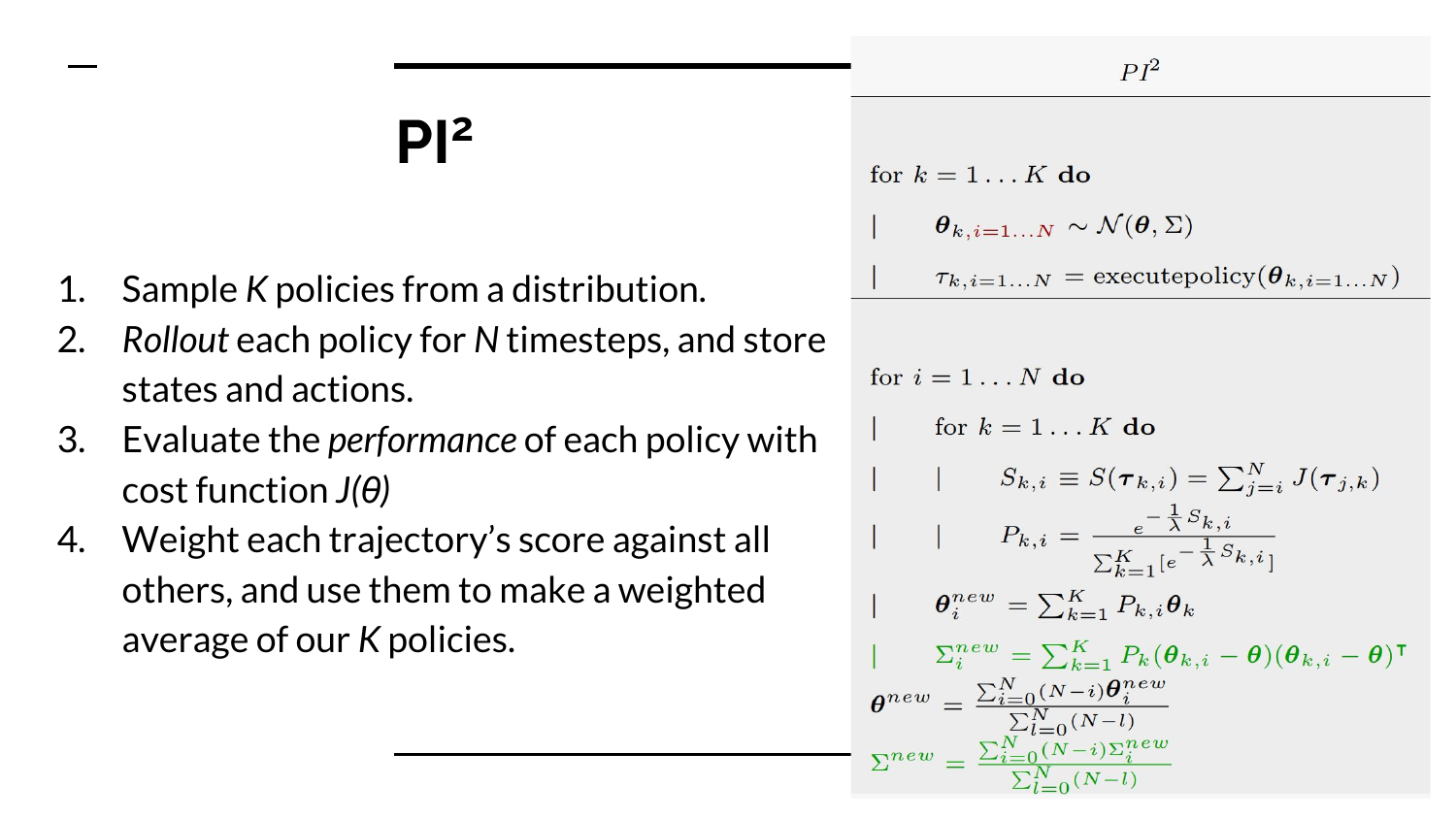## **Limitations of PI2**

*K* needs to be somewhat large; takes a lot of compute to do many rollouts.

*θ* may also have many parameters, contributing to compute issues.

Trajectory optimization is a hard problem; difficult to find a path from start to finish effectively.

*Do we even need a policy?*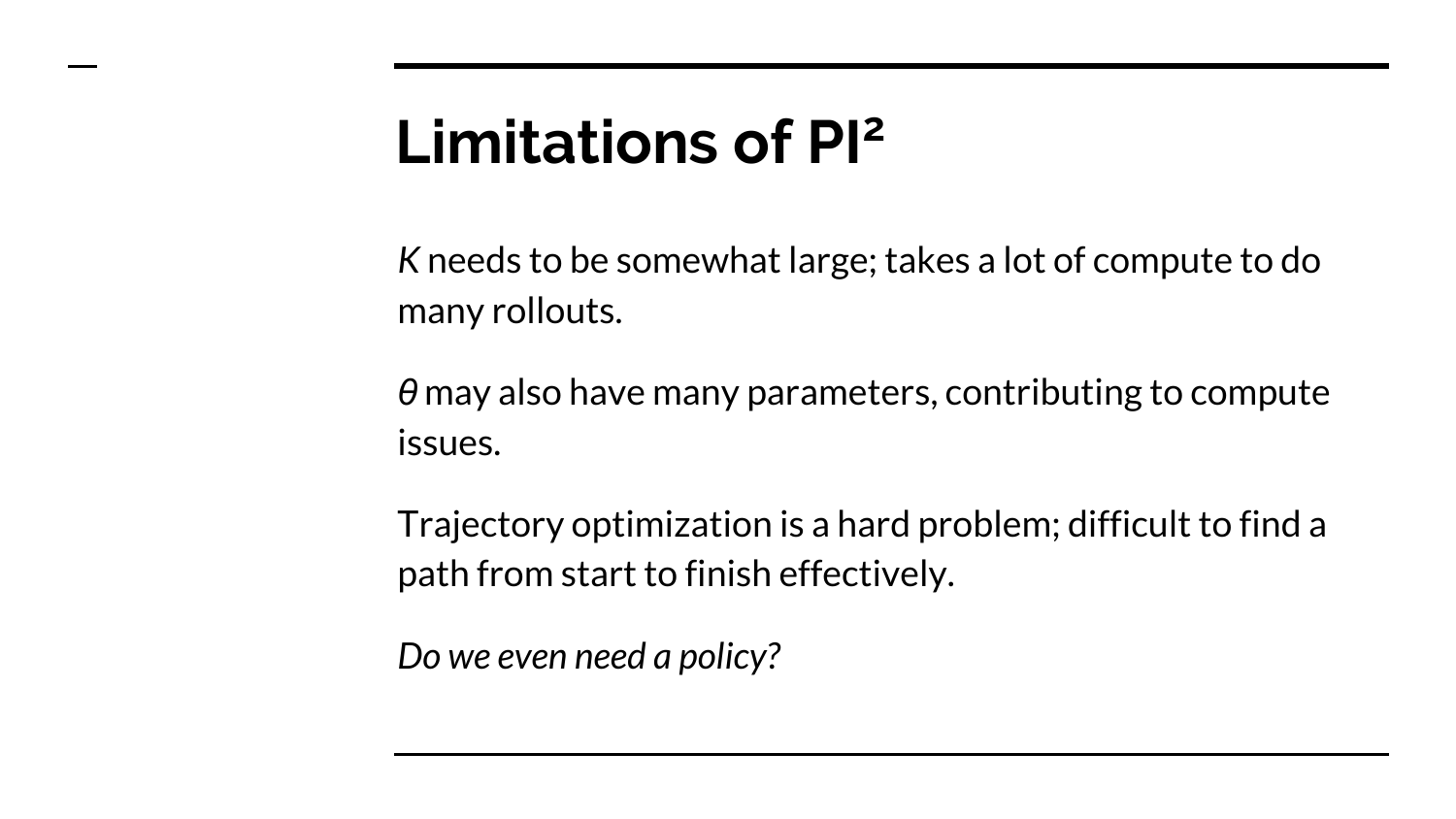## **MPPI**

MPC : Instead of a long, perfect trajectory, we constantly recalculate short trajectories whilst simultaneously using the results. Can make up for modelling errors, run-time perturbations, etc.

Given that a policy & model produces a sequence of controls; can we just optimize a sequence of controls?

for t=1:T  
\n
$$
u_t = \pi(x_t)
$$
\n
$$
x_{t+1} = F(x_t, u_t)
$$
\n
$$
u_t = \pi(x_t, u_t)
$$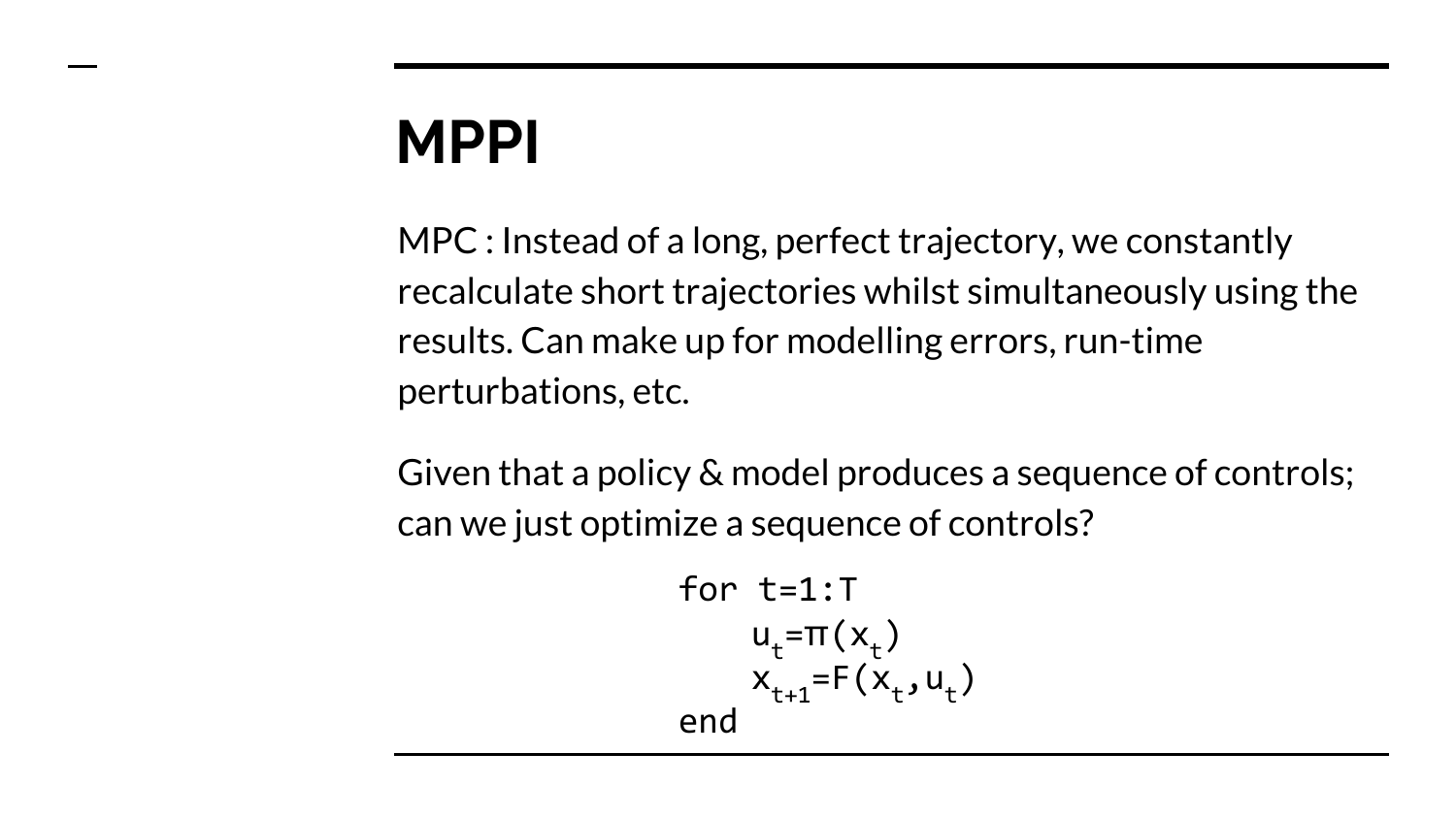#### **Algorithm 2: MPPI**

**Given: F: Transition Model:**  $K$ : Number of samples; T: Number of timesteps;  $(\mathbf{u}_0, \mathbf{u}_1, \dots \mathbf{u}_{T-1})$ : Initial control sequence;  $\Sigma, \phi, q, \lambda$ : Control hyper-parameters; while task not completed do  $\mathbf{x}_0 \leftarrow \text{GetStateEstimate}()$ ; for  $k \leftarrow 0$  to  $K - 1$  do  $\mathbf{x} \leftarrow \mathbf{x}_0$ ; Sample  $\mathcal{E}^k = {\epsilon_0^k, \epsilon_1^k, \ldots \epsilon_{T-1}^k};$ for  $t \leftarrow 1$  to T do  $\begin{array}{c} \mathbf{x}_t \leftarrow \mathbf{F}(\mathbf{x}_{t-1}, \mathbf{u}_{t-1}+\epsilon_{t-1}^k); \ S(\mathcal{E}^k) \leftarrow \mathbf{q}(\mathbf{x}_t) + \lambda \mathbf{u}_{t-1}^\mathrm{T}\Sigma^{-1}\epsilon_{t-1}^k; \end{array}$  $S(\mathcal{E}^k) \rightarrow = \phi(\mathbf{x}_T);$  $\beta \leftarrow \min_k [S(\mathcal{E}^k)]$ ;  $\eta \leftarrow \sum_{k=0}^{K-1} \exp \left(-\frac{1}{\lambda} (S(\mathcal{E}^k) - \beta)\right);$ for  $k \leftarrow 0$  to  $K - 1$  do  $w(\mathcal{E}^k) \leftarrow \frac{1}{n} \exp \left(-\frac{1}{\lambda}(S(\mathcal{E}^k) - \beta)\right);$ for  $t \leftarrow 0$  to  $T - 1$  do  $\begin{aligned} \mathbf{u}_t + & = \sum_{k=1}^K w(\mathcal{E}^k) \epsilon_t^k; \end{aligned}$ SendToActuators $(\mathbf{u}_0)$ ; for  $t \leftarrow 1$  to  $T - 1$  do  $\mathbf{u}_{t-1} \leftarrow \mathbf{u}_t;$  $\mathbf{u}_{T-1} \leftarrow$  Intialize( $\mathbf{u}_{T-1}$ );

Instead of a policy with parameters *θ*, we instead just keep a sequence of controls U=[u<sub>0</sub>,u<sub>1</sub>,u<sub>2</sub>...]; instead of  $\theta_{\rm k}$  we have  $U_k = [u_0 + \epsilon^k]$  $_{0}$ , u<sub>1</sub>+ $\epsilon_{1}^{k}$  $1, u_2 + \epsilon^k$ <sub>2</sub>...].

We rollout each  $\bm{\mathsf{U}}_{\bm{\mathsf{k}}}$  and score each trajectory. Score is *S(ϵ k )*, and cost function is *q()*.

The weighting is the same as  $\mathsf{Pl}^2$ , with a baseline subtraction to scale things.

The weights give us a new U instead of new policy.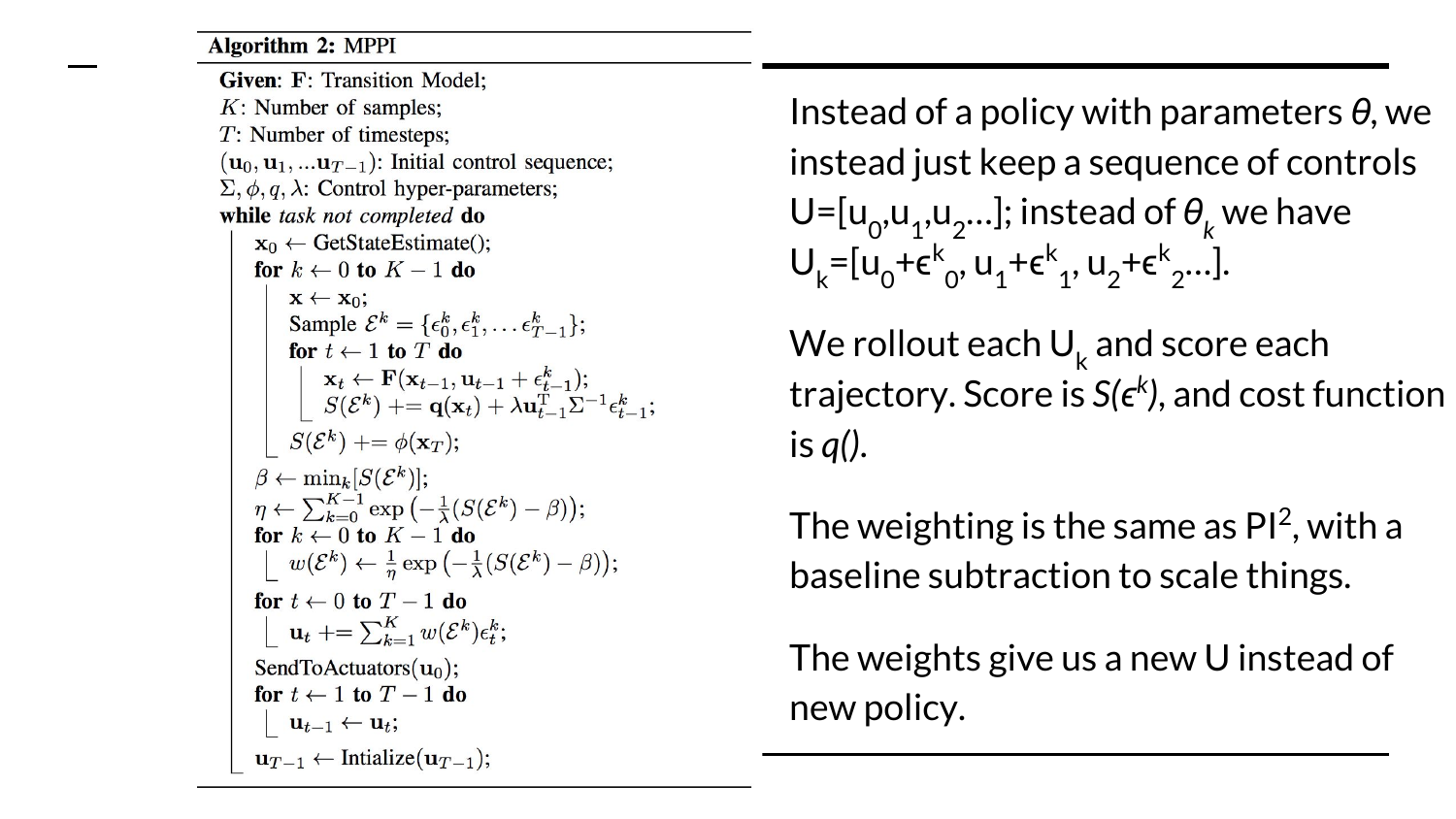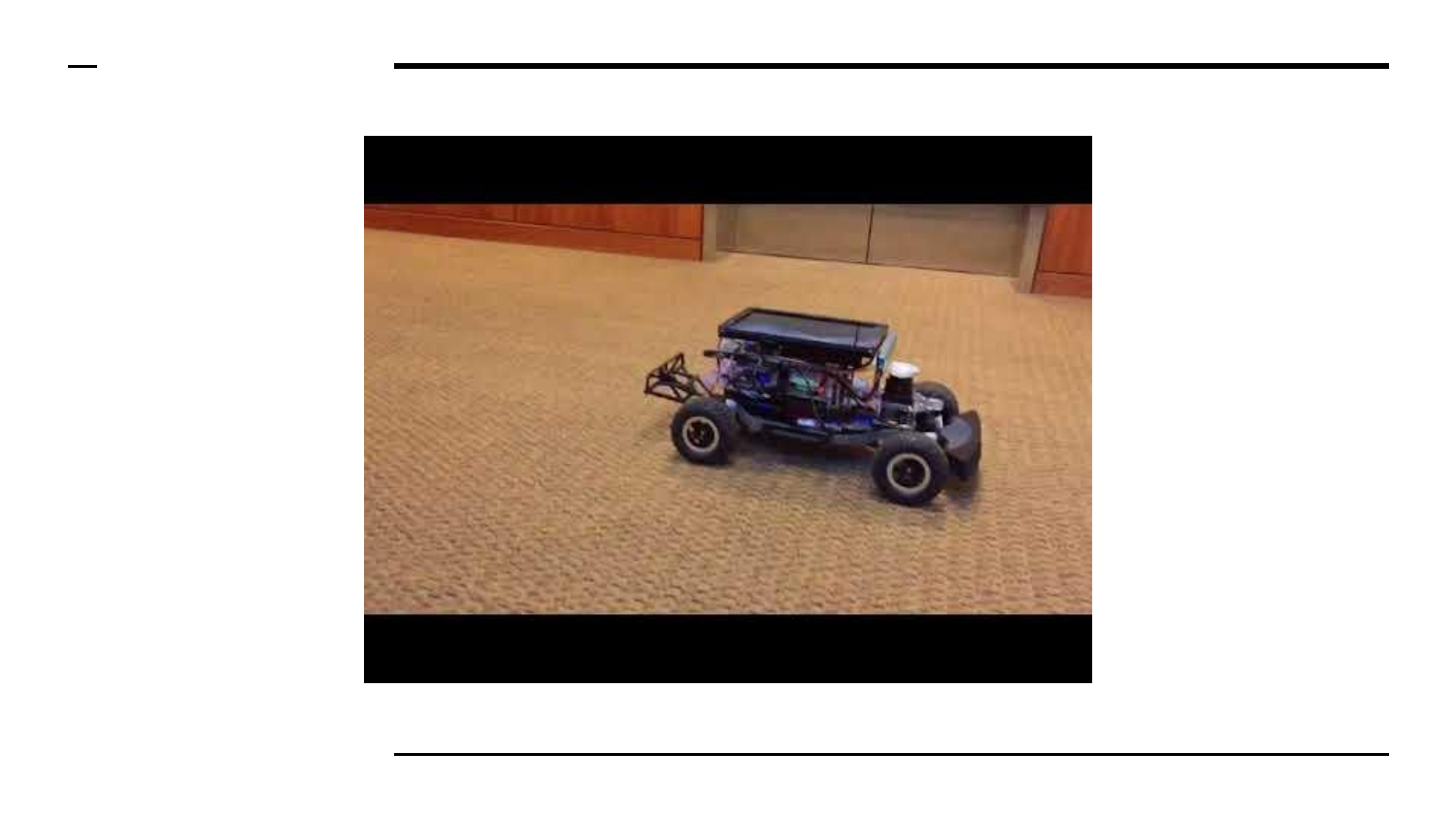## **Implementation Details**

Task: Go to Pose. When close enough, consider task done.

Avoid for-loops. Use PyTorch's Tensor math. Look up 'mm', 'bmm', and others…

Chance are you will need to smooth your control outputs; you can smooth before you update, or smooth the values sent to the actuators. When adding noise to controls, you should clip to the values your NN model was trained at.

T=30; K=1000 at 10hz is easily achievable.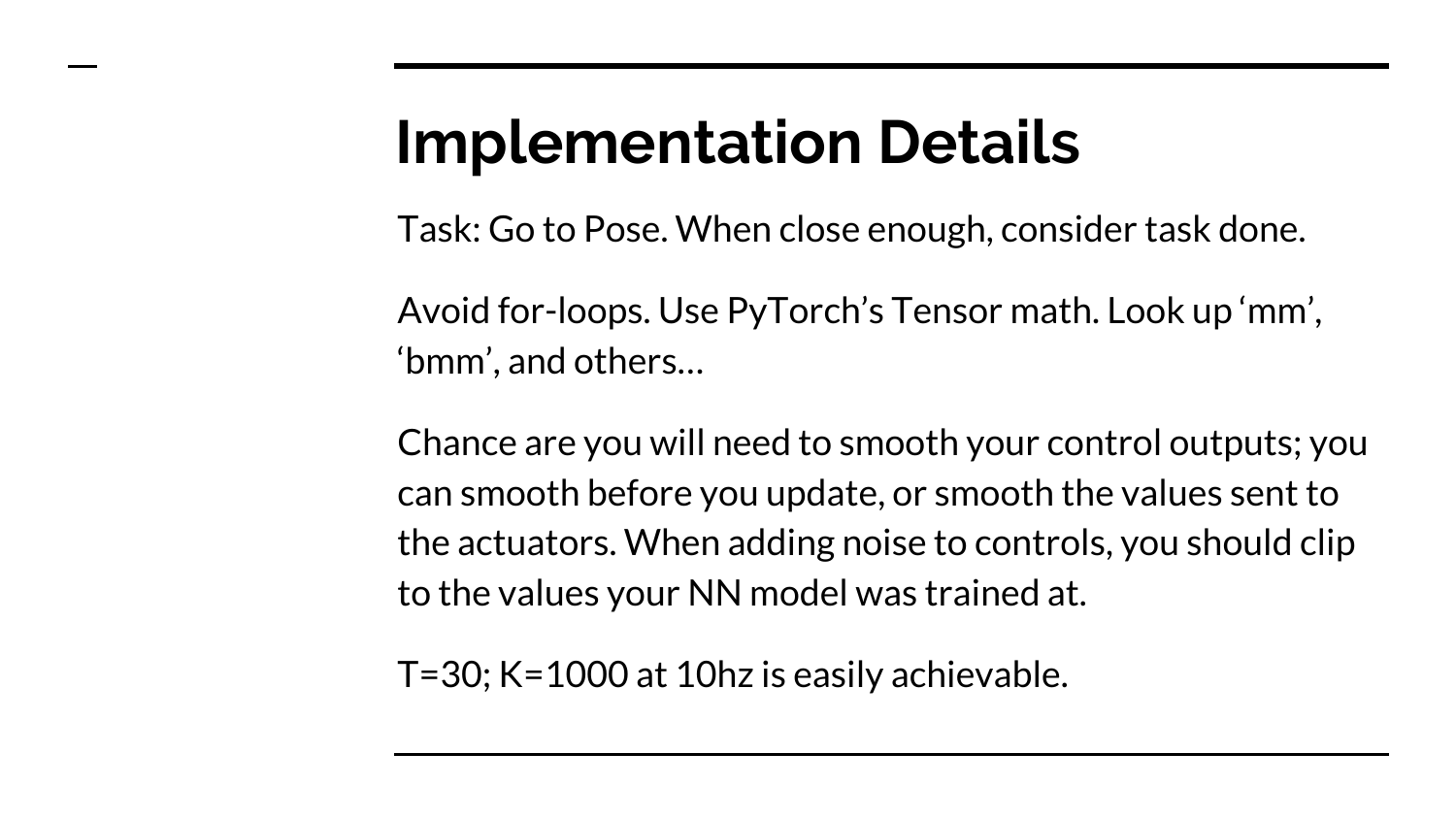#### **Test.**

Debug each component in parts. Does your NN correctly 'drive' forward? Backwards? Left and right? Sitting still?

Does each part of MPPI do the expected thing? Set T and K to small values, and look at all the numbers. Convince yourself it's doing the correct thing.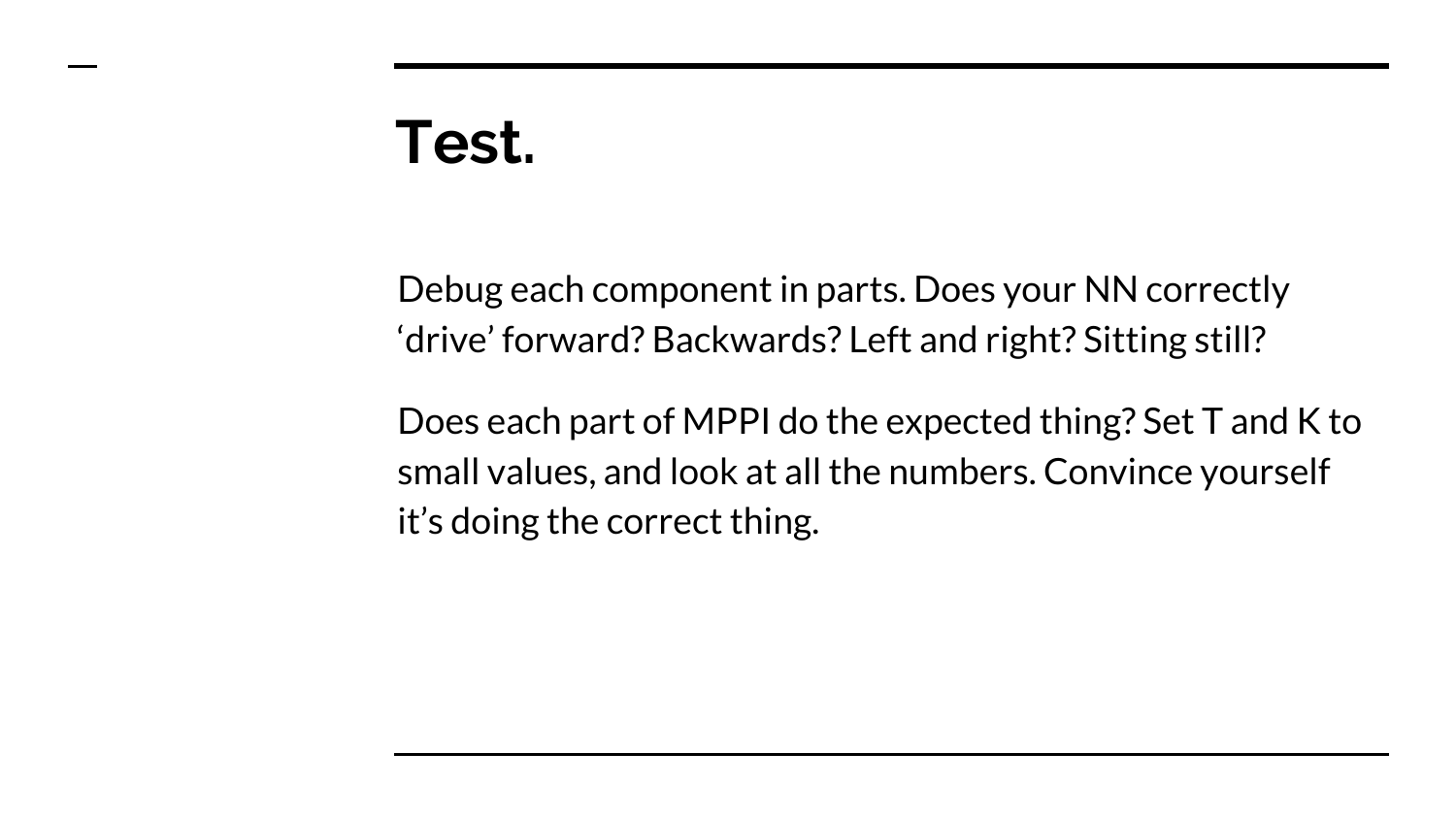## **Useful References**

<http://blog.otoro.net/2017/10/29/visual-evolution-strategies/> GIFs

<https://icml.cc/2012/papers/171.pdf> PI<sup>2</sup> with CMA

<https://www.cc.gatech.edu/~bboots3/files/InformationTheoreticMPC.pdf>

<https://arxiv.org/abs/1707.04540> newest MPPI work (has some tips)